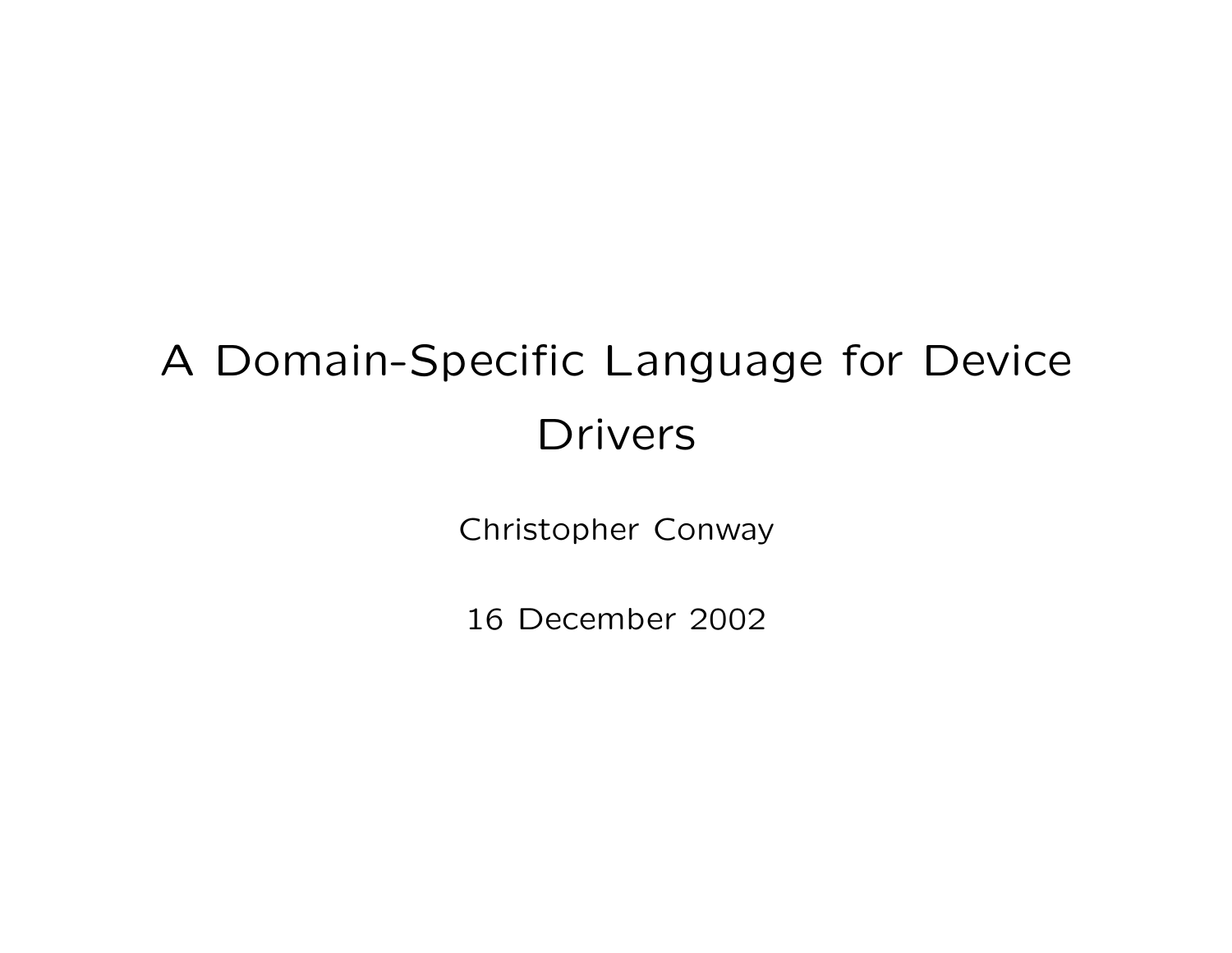# Project Goals

A language for device drivers that is:

- Robust
- Simple
- Platform-independent
- Useful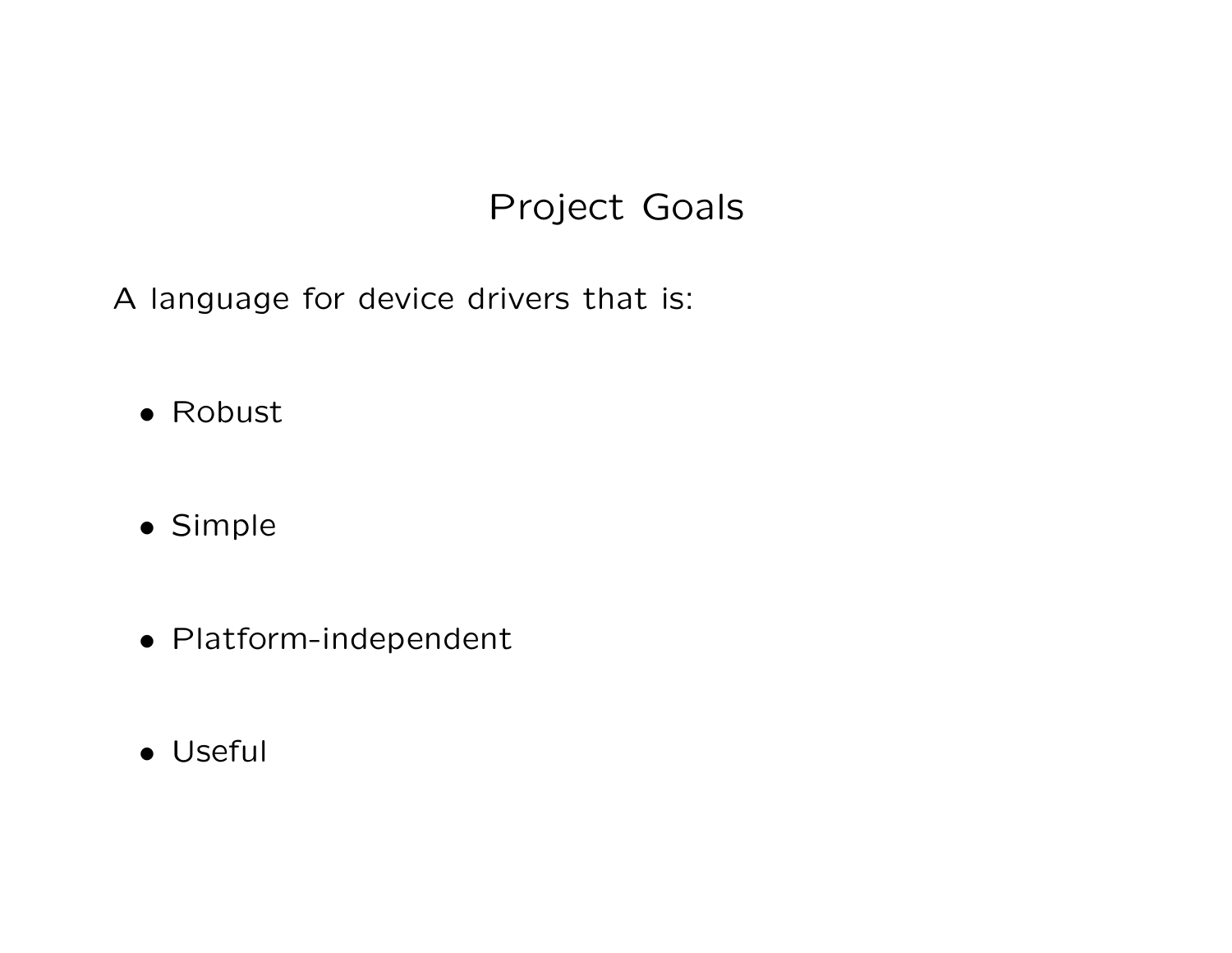#### Hardware interface

Defined using ports, registers and variables.

```
device NS8390 {
 port registers = 0..0x0f ;
 port dataport = 0x10..0x17, littleendian ;
 port reset = 0x18..0x1f ;
  register CommandReg = registers(0),
          read mask '......**' : bit[8];
  variable registerPage = CommandReg[7..6] : int{0..2};
  ...
}
```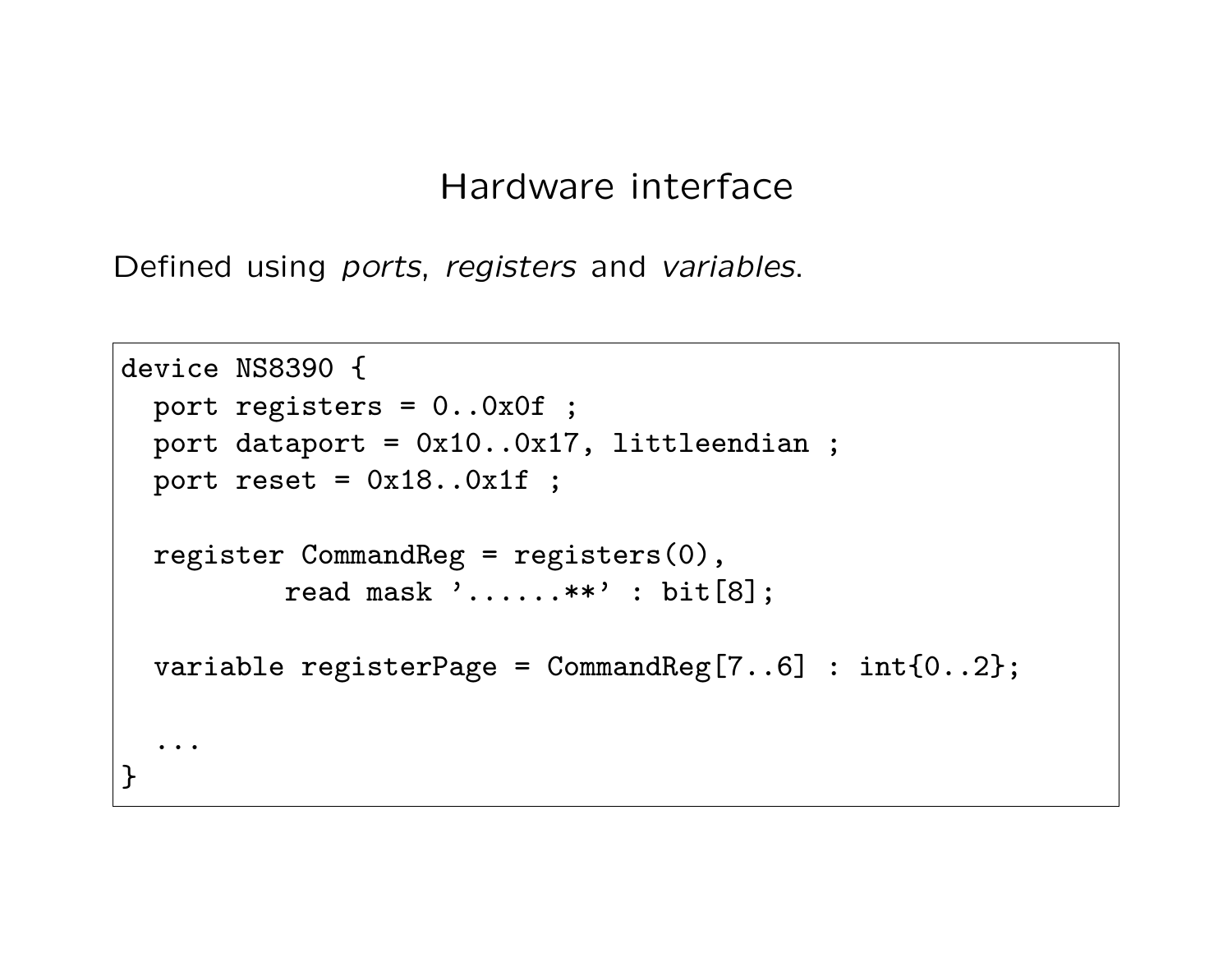#### Device operations

In C, register writes are a jumble of bit operations:

outb(E8390\_NODMA+E8390\_PAGE0+E8390\_START, nic\_base+ NE\_CMD); outb(count & 0xff, nic\_base + EN0\_RCNTLO); outb(count >> 8, nic\_base + EN0\_RCNTHI);

The equivalent NDL code:

```
command = { nicState=START, remoteDmaState=DISABLED } ;
remoteDmaByteCount = count ;
```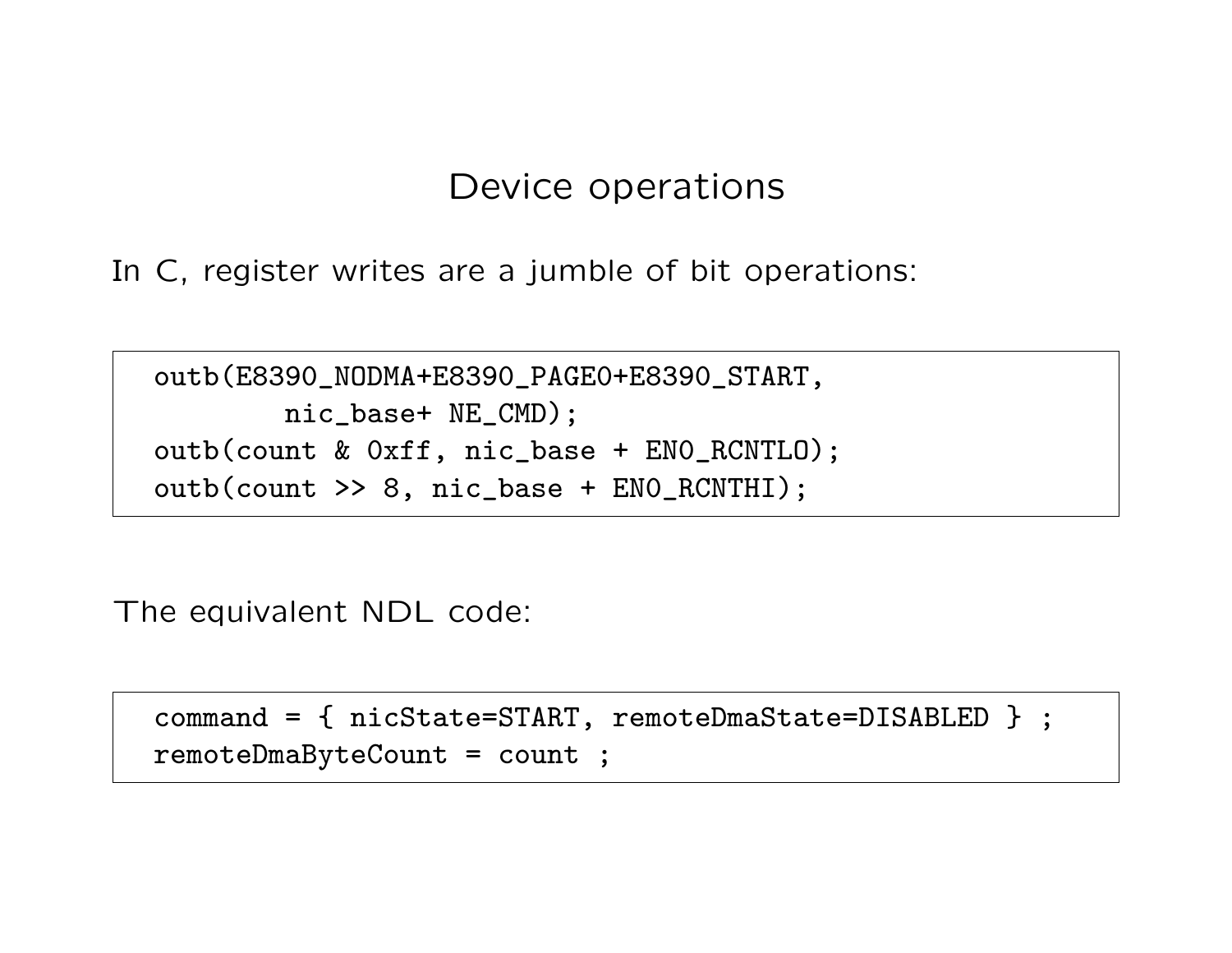### Operating System Interface

Device operations are grouped into device functions. Functions expose an external interface defined by a use protocol:

```
protocol {
  NetworkDevice :
      init ( start DevFunc* stop )*
      ;
  DevFunc :
      set_multicast_list
      | start_transmit
         ...
      | interrupt
      ;
}
```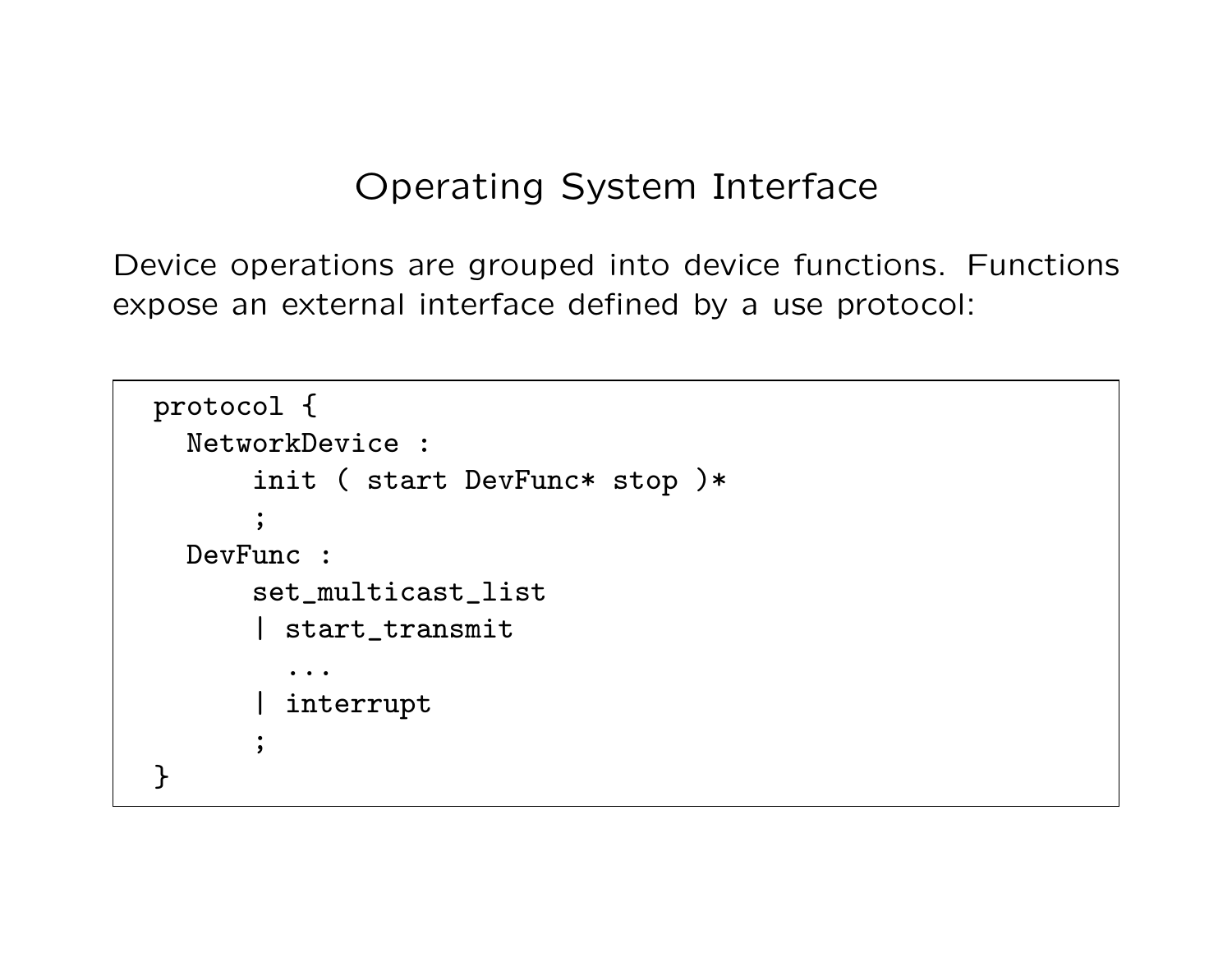### Synchronization

```
Three levels of protection:
```

```
critical {
 /* simple mutual exclusion */
}
critical(irq) {
 /* mutex + disables the device's IRQ */
}
critical(ALL_IRQ) {
 /* mutex + disables all processor IRQs */
}
```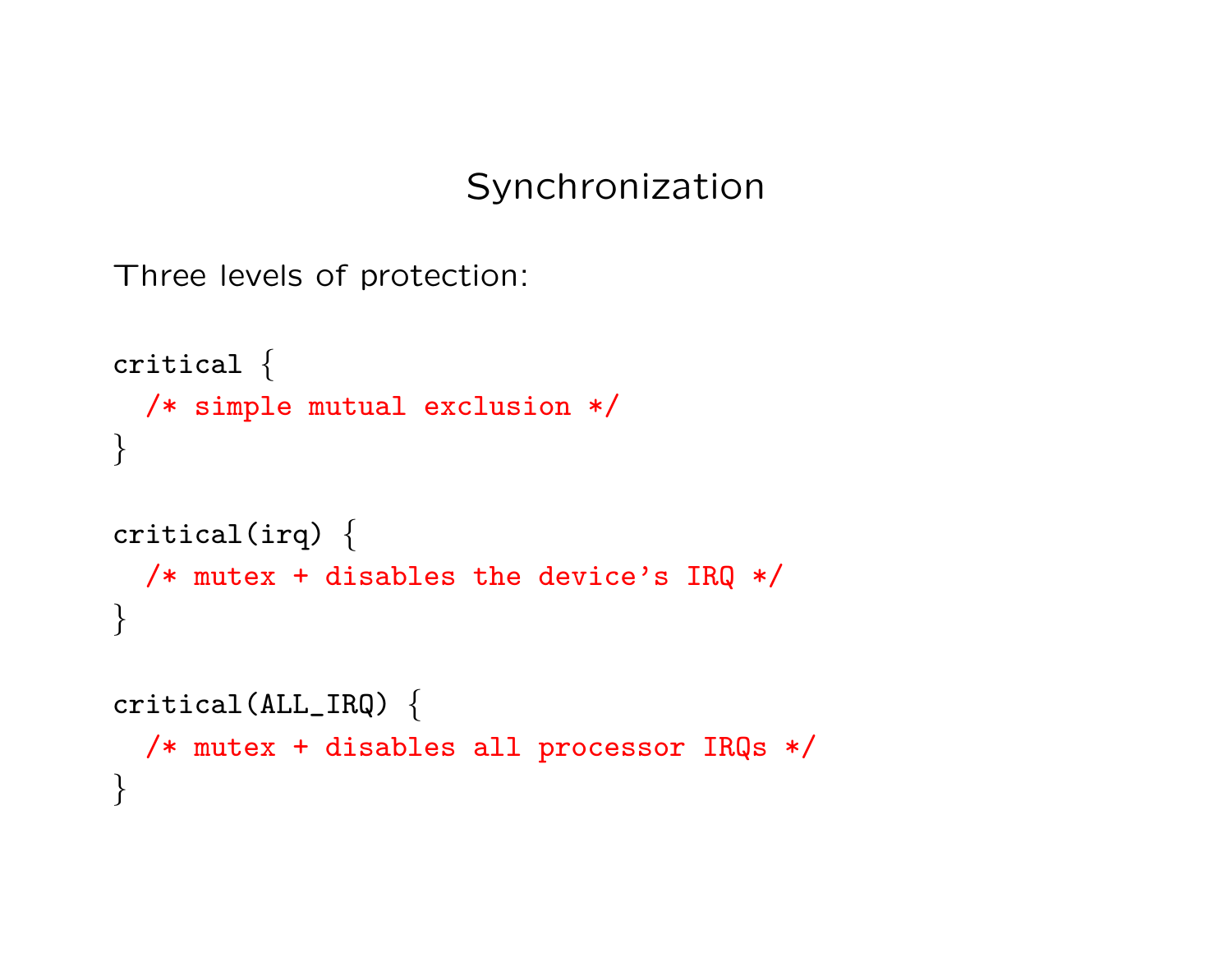# Interrupt Handlers

Interrupt handling routines are tagged with the conditions under which the should run. A compiler-generated top-level interrupt function evaluates the conditions and dispatches control.

```
critical function receive()
@( interruptStatus.packetRxIrq
   || interruptStatus.rxErrorIrq ) {
    ...
    interruptStatus = { packetRxIrq=ACKNOWLEDGED,
                        rxErrorIrq=ACKNOWLEDGED } ;
}
```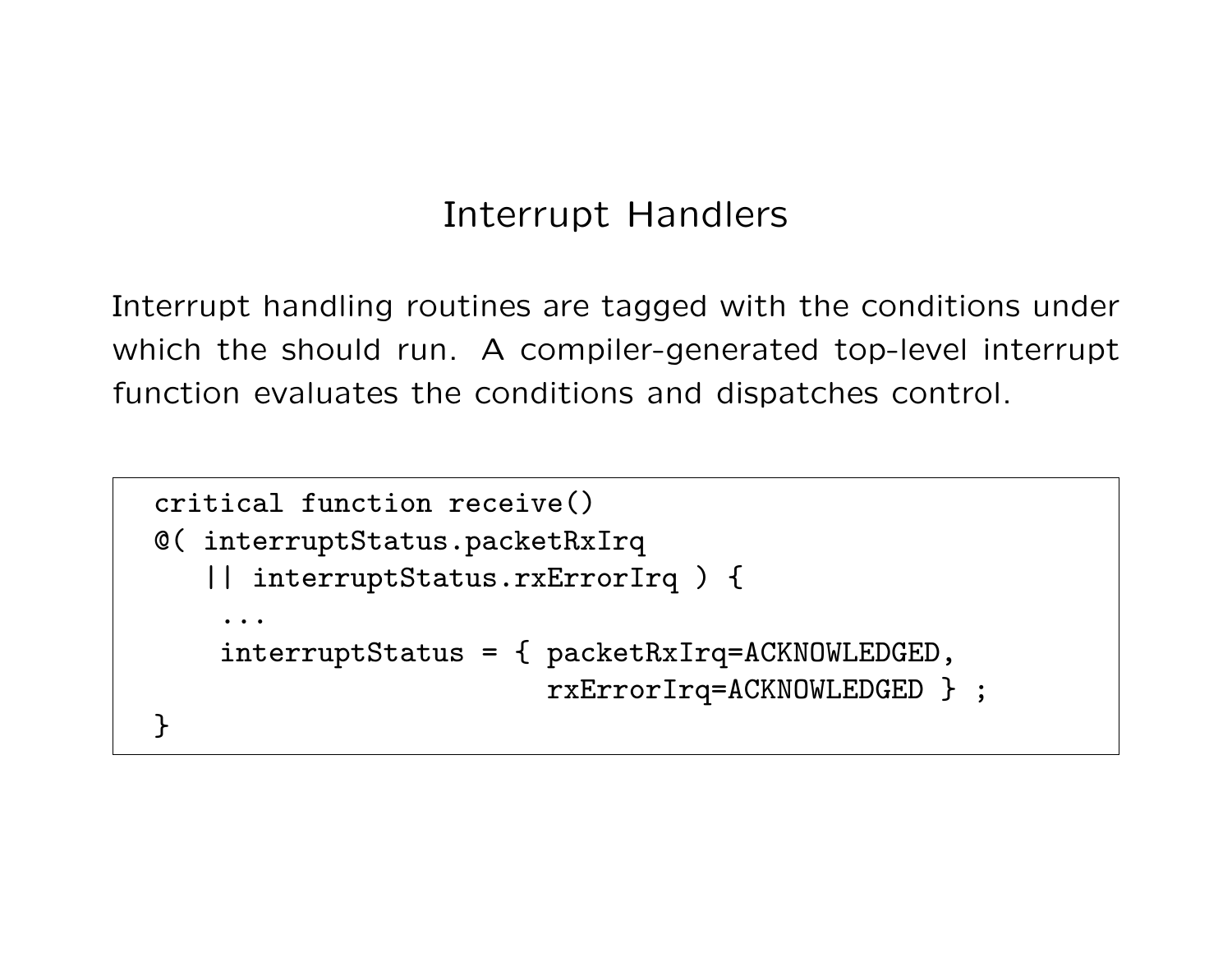#### Device Identification

The operating system needs a way of associating a physical device with a device driver.

```
identification {
 REALTEK { name="RealTek RTL-8029",
            id=0x802910ec },
 HOLTEK32 { name="Holtek HT80232",
             id=0x005812c3,
             ioBits=16 },
 HOLTEK29 { name="Holtek HT80229",
             id=0x559812c3,
             ioBits=32 }
  ...
}
```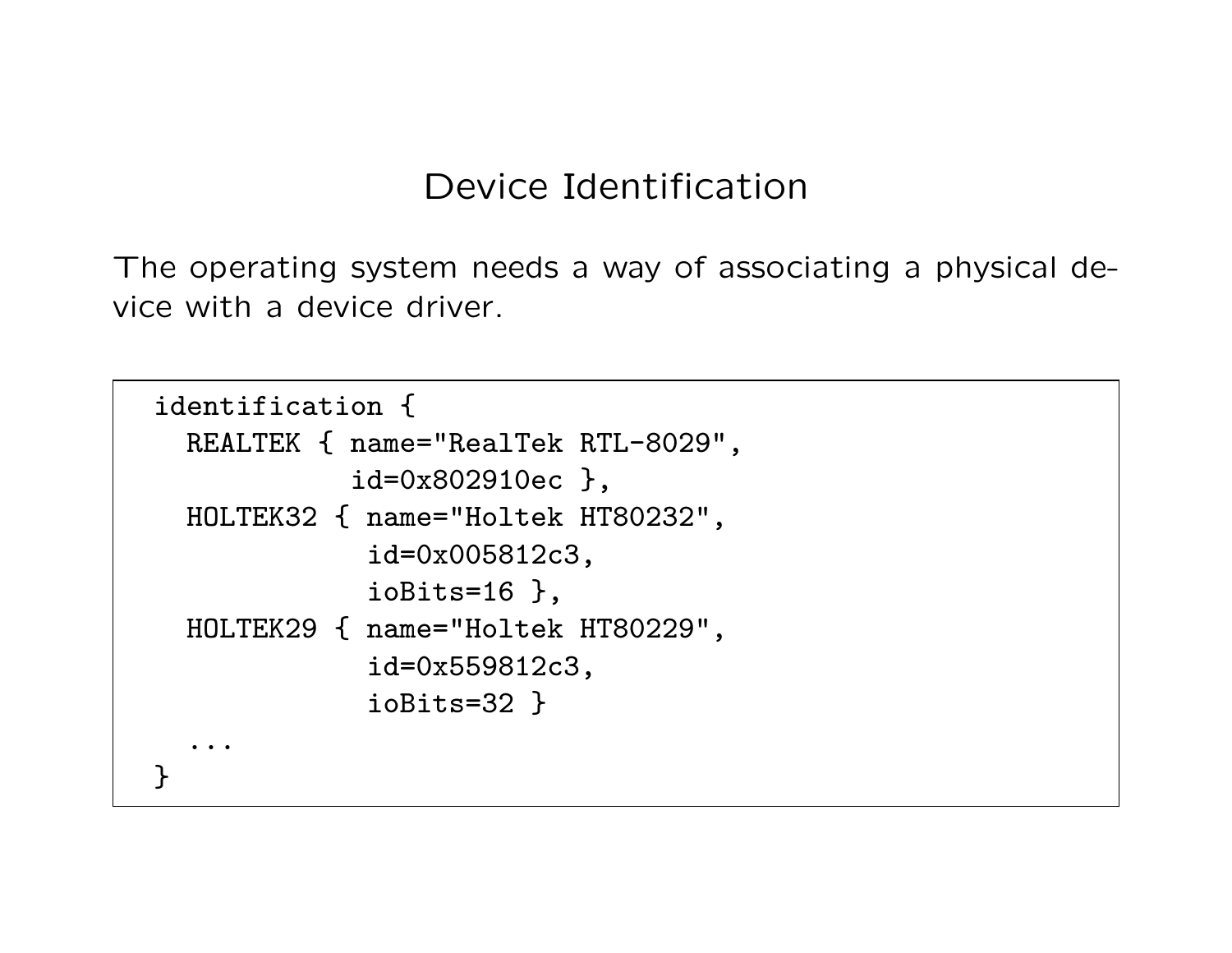# Conclusion

NDL demonstrates an advance in clarity and expressiveness. A lines-of-code comparison between C and NDL:

|        |      | NDL |
|--------|------|-----|
| 8390   | 1000 | 684 |
| NE2000 | 507  | 142 |
| Total  | 1507 | 826 |